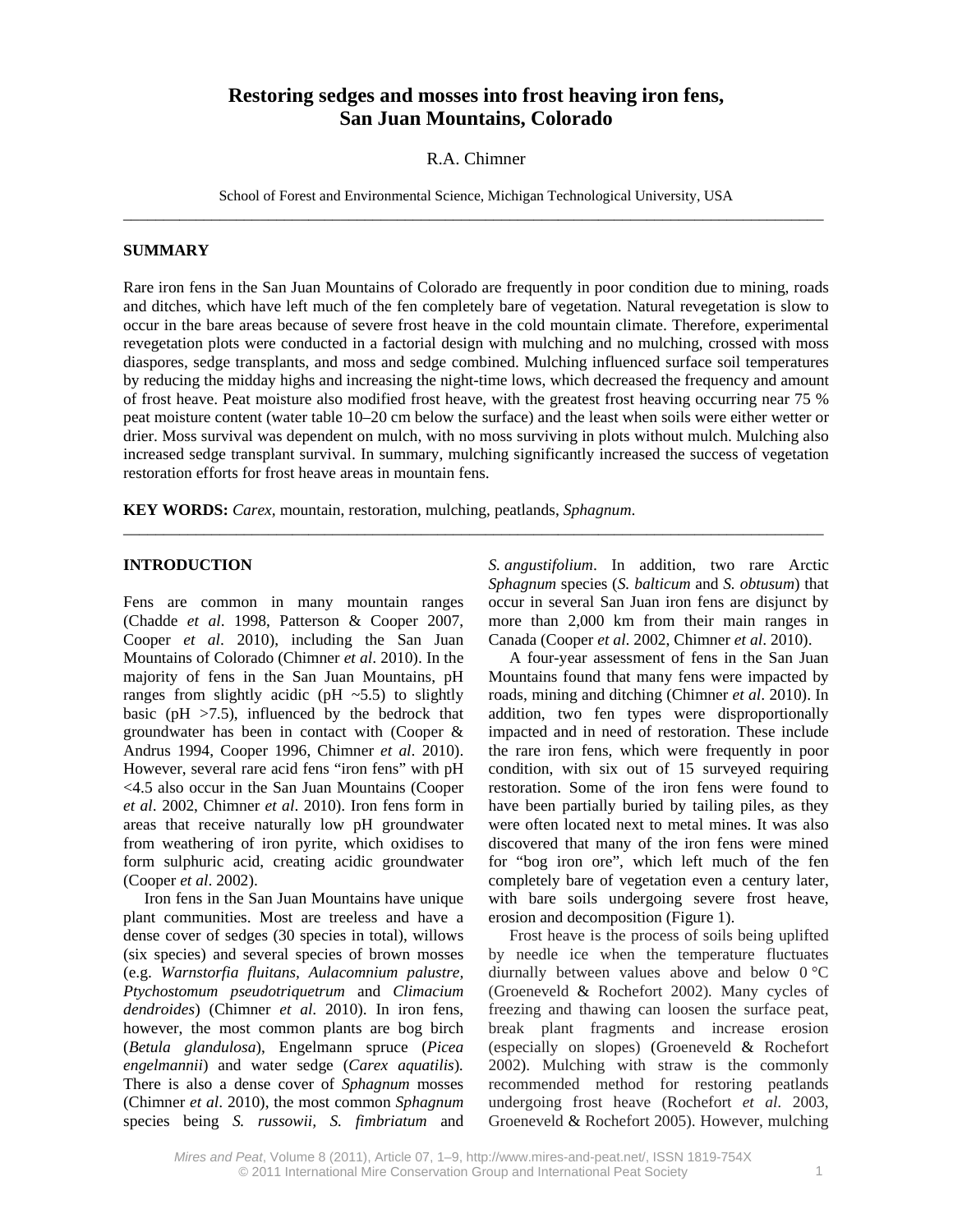

Figure 1. Photo of Ophir Pass Fen showing frost heave patterns on a steeply eroding slope.

has never been tested in mountainous conditions or in iron fens. Therefore, the objective of this study was to determine whether mulching facilitated the growth of mosses and sedges in bare peat that is undergoing frost heave in mountain iron fens.

### **METHODS**

### **Sites**

This research was carried out in the San Juan Mountains of south-west Colorado, USA; a geologically complex mountain range with rocks ranging in age from Precambrian crystalline rocks to unsorted Quaternary deposits of glacial, colluvial and alluvial origin. Altitudes in the San Juan Mountains range from 1,500 m up to 4,300 m a.s.l. Higher altitudes are typically glaciated with broad ushaped valleys, tarns, cirque lakes and glacial moraines; while narrower river valleys cut through at lower altitudes. Higher altitude systems are snow driven, mid-altitude areas receive a mixture of snow and rain, and lower altitudes are dominated by rainfall.

During the early summer of 2007, I initiated experimental mulching at three physically disturbed iron fens (Table 1): Ophir Pass Fen (37<sup>°</sup> 50' 59" N and  $107^\circ$  46' 18" W), Cement Creek Fen  $(37^\circ 53'$  $50"$  N and  $107°$  38' 44" W) and Chattanooga Fen (37° 52' 01" N and 107° 43' 29" W). There is no record of what caused the large disturbances in any of the fens. It is presumed that Cement Creek Fen was disturbed by mining as a heavy metal mine opened just off site in 1899. Ophir Pass was thought to have been mined for bog iron to use as paint pigments sometime before the 1950s (several other nearby iron fens were also mined for bog iron). It is less clear what happened to Chattanooga Fen, but it too has been bare for many decades. The remnant vegetation is similar at all three fens and dominated by several species of *Sphagnum* mosses, *Carex aquatilis* and bog birch (*Betula glandulosa)*. All three fens are sloping with Ophir being the steepest (>21% slope), Cement Creek moderately sloping (>10%), and Chattanooga Fen the least inclined  $(<5\%)$ .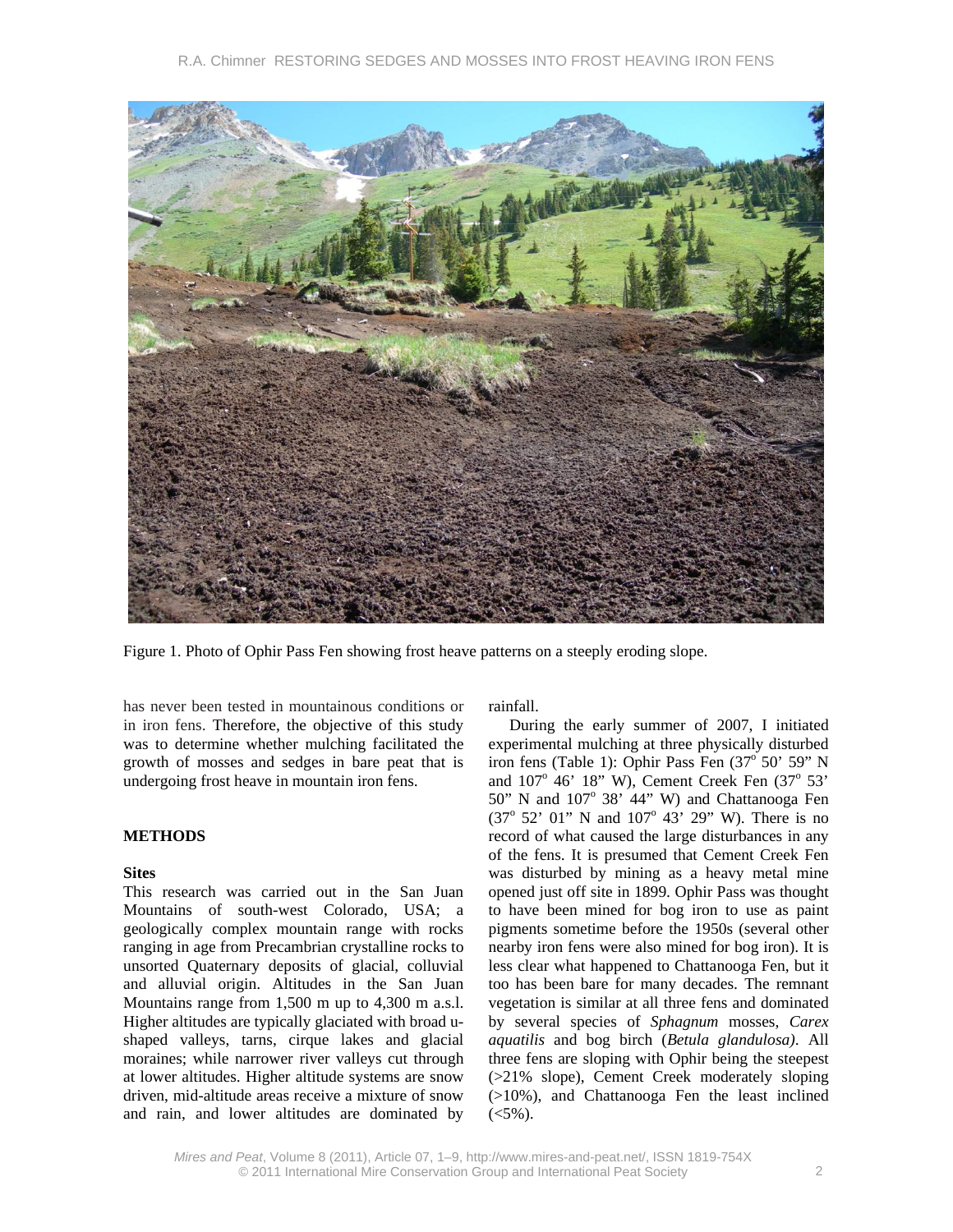|                | <b>Site</b> | Chattanooga | <b>Cement Creek</b> | <b>Ophir Pass</b> |
|----------------|-------------|-------------|---------------------|-------------------|
| Altitude (m)   |             | 3,121       | 3,301               | 3,517             |
| Fen size (ha)  |             |             | 1.5                 | 0.65              |
| Bare size (ha) |             | 0.004       | 1.35                | 0.21              |
| WT level (cm)  |             | 36          | 18                  | 19                |
| pH             |             | 3.44        | 3.79                | 3.75              |

Table 1. Summary characteristics of the three study sites. WT level indicates the three-year average of groundwater levels in cm below the soil surface; bare size indicates the size of the bare peat in each fen; and pH is an average value measured in the groundwater.

### **Experimental design**

At each site, I established six  $1 \times 1$  m plots in three separate blocks in different parts of the fen, for a total of 18 plots per fen. Revegetation was done in a factorial design with mulching and no mulching and crossed with moss, sedge, and moss and sedge. The mosses used were *Sphagnum angustifolium, S. fuscum, S. russowii* and *Polytrichum strictum*  with each moss spread in equal amounts. *S. russowii* and *S. angustifolium* were used because they are the most common *Sphagnum* mosses in iron fens (Chimner *et al*. 2010) and *S. fuscum* and *P. strictum* were used because they have been commonly used in restoring cutover peatlands (Groenveld & Rochefort 2005, Chirino *et al*. 2006). Owing to the low cover of mosses in Ophir and Cement Creek Fens, all moss was gathered from Chattanooga Fen. The moss was gathered across a wide area; by cutting off the top 5–10 cm with scissors, chopping this into small fragments (greater than 1 cm in length), and spreading uniformly across the plots (Rochefort & Bastien 1998). The quantity of moss used was a one-gallon (4.4 L) ziplock bag for each plot.

The only species of sedge planted was *Carex aquatilis,* which was found to be the most common sedge in the San Juan iron fens (Chimner *et al*. 2010). The sedges were collected by digging up the plants and separating out the rhizomes. Sedges were planted by inserting one rhizome section with at least two stems attached into the ground (Cooper & MacDonald 2000). A total of nine sedge "transplants" were planted in three rows per  $1 \times 1$  m plot (actually covering the inner 0.75 m  $\times$  0.75 m of the plots). A mixed planting treatment consisted of sedges and mosses combined using the methods described above. All treatments were also conducted with mulch and no mulch, for a total of six plots per block. Initially, certified weed-free straw mulch was applied after the planting and kept in place with staked-down garden netting to keep the straw in place. Owing to the compression of the straw mulch after one winter, all sites were remulched with

Excelsior mulch (shredded aspen) in year two. Remulching did not take place in years three or four.

Once each summer, I monitored sedge transplants for survival and number of stems growing in each plot. Mosses were assessed visually in the first three years, and percent cover was measured by the pin drop method during the fourth year. Soil temperature, soil moisture, groundwater levels and frost heave were also monitored. Soil temperature was monitored at one block per site using temperature sensors (ibuttons) that were placed in sealed plastic bags on the soil surface in each plot for logging continuous temperature data. Soil moisture was measure in each plot (monthly) using a soil moisture probe (Campbell Hydrosense). One slotted plastic PVC well was installed in the middle of each block (total nine wells) for measuring groundwater levels. One well from each fen was equipped with a continuously measuring pressure transducer (Global Water, Ohio). All other wells were measured by hand monthly during the summer. Frost heave was determined in the spring/early summer 2008 by inserting three wooden stakes in each plot. The amount of frost heave was determined by measuring the distance the wooden stakes moved vertically every week. After measuring, the stakes were reset to their original positions.

### **Statistical Analysis**

A repeated measures factorial analysis of variance was conducted using PROC MIXED to test for experimental differences in sedge transplant survival and sedge stem numbers (SAS 2009). Site and mulch and interaction were treated as fixed effects, replication\*mulch was treated as random effects and sample years were treated as repeated measures. I used compound symmetry covariance structure for repeated measures analysis as determined by looking at the fit statistics and the Kenward and Roger's correction for degrees of freedom. An ANOVA using PROC MIXED (SAS 2009) was conducted to test the influence of mulch on the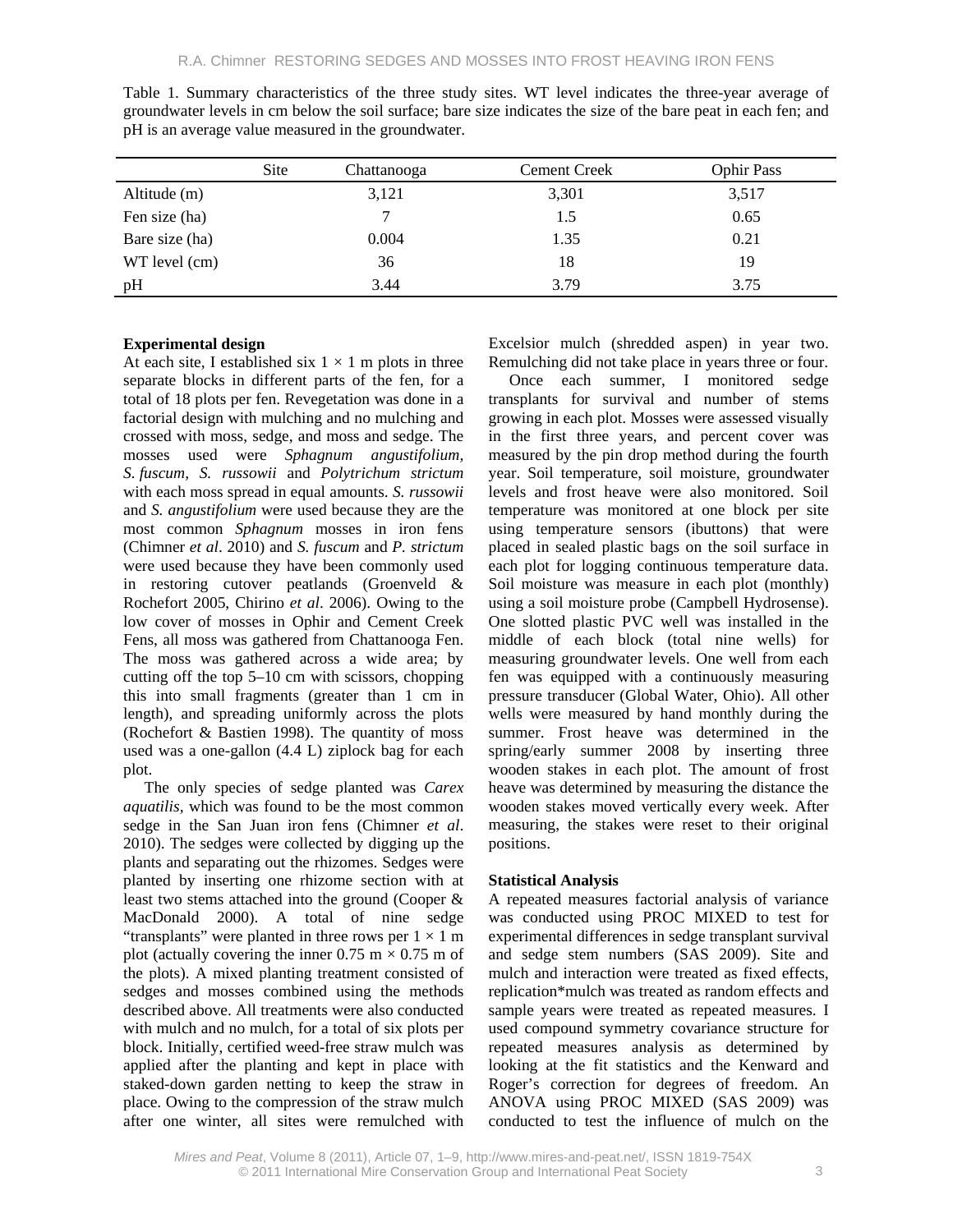average vertical frost heave. Differences between all treatments were conducted using Tukey's post-hoc test with differences at P<0.05 considered significant.

#### **RESULTS**

Mulching attenuated surface soil temperatures by reducing the daytime highs and increasing the nighttime lows (Figure 2). Vertical displacement of the wooden stakes from frost heave was significantly reduced  $(P < 0.001)$  by mulching (Table 2). The wooden stakes heaved an average of ~20 cm in the spring without mulch compared to  $\sim$ 12 cm with mulch (Figure 3). Frost heave was correlated with soil moisture, with the highest rates occurring near 75% soil moisture content (a water table level of  $\sim$ 10–20 cm below soil surface) and dropped when the soils were wetter or drier (Figure 4).

Mulching significantly increased the survival of sedge transplants after four growing seasons (Table 3, Figure 5). Site and mulch  $\times$  site interaction were also significant factors affecting transplant survival (Table 3). The overall number of stems per Table 2. Results of ANOVA designed to test the effect of mulch and site on frost heave.

| Effect     | Num<br>DF | Den DF | F    | P     |
|------------|-----------|--------|------|-------|
| mulch      |           | 66     | 7.80 | 0.007 |
| site       | 2         | 66     | 3.33 | 0.04  |
| mulch*site | 2         | 66     | 0.21 | 0.81  |

Table 3. Results of repeated measures ANOVA data designed to test the singular and interactive effect of mulch and site on sedge transplant survival.

| Effect     | Num<br>DF             | Den DF | F     | P       |
|------------|-----------------------|--------|-------|---------|
| mulch      | L                     | 137    | 4.28  | 0.041   |
| site       | 2                     | 132    | 47.57 | < 0.001 |
| mulch*site | $\mathcal{D}_{\cdot}$ | 137    | 5.01  | 0.008   |



Figure 2. Example surface soil temperature profiles with Excelsior mulch and no mulch treatments during 2009.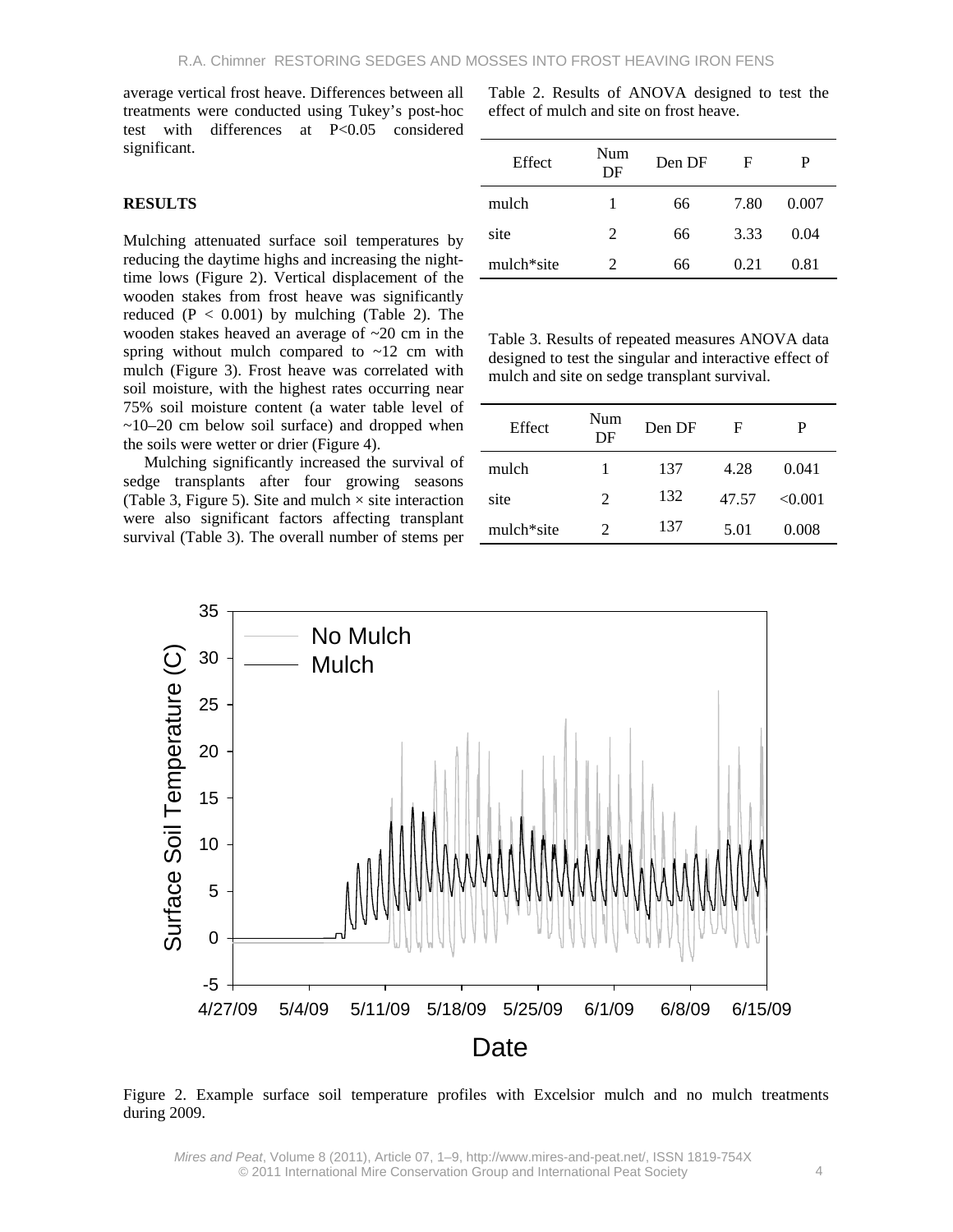

Figure 3. Total frost heave (cm) and standard error of mulched and unmulched plots measured during a fourweek period immediately after snowmelt in June 2008. Asterisk indicates p < 0.05 from ANOVA.



Figure 4. Relationship between soil moisture and vertical displacement from frost heave for mulch (dashed line) and no mulch (solid line) plots.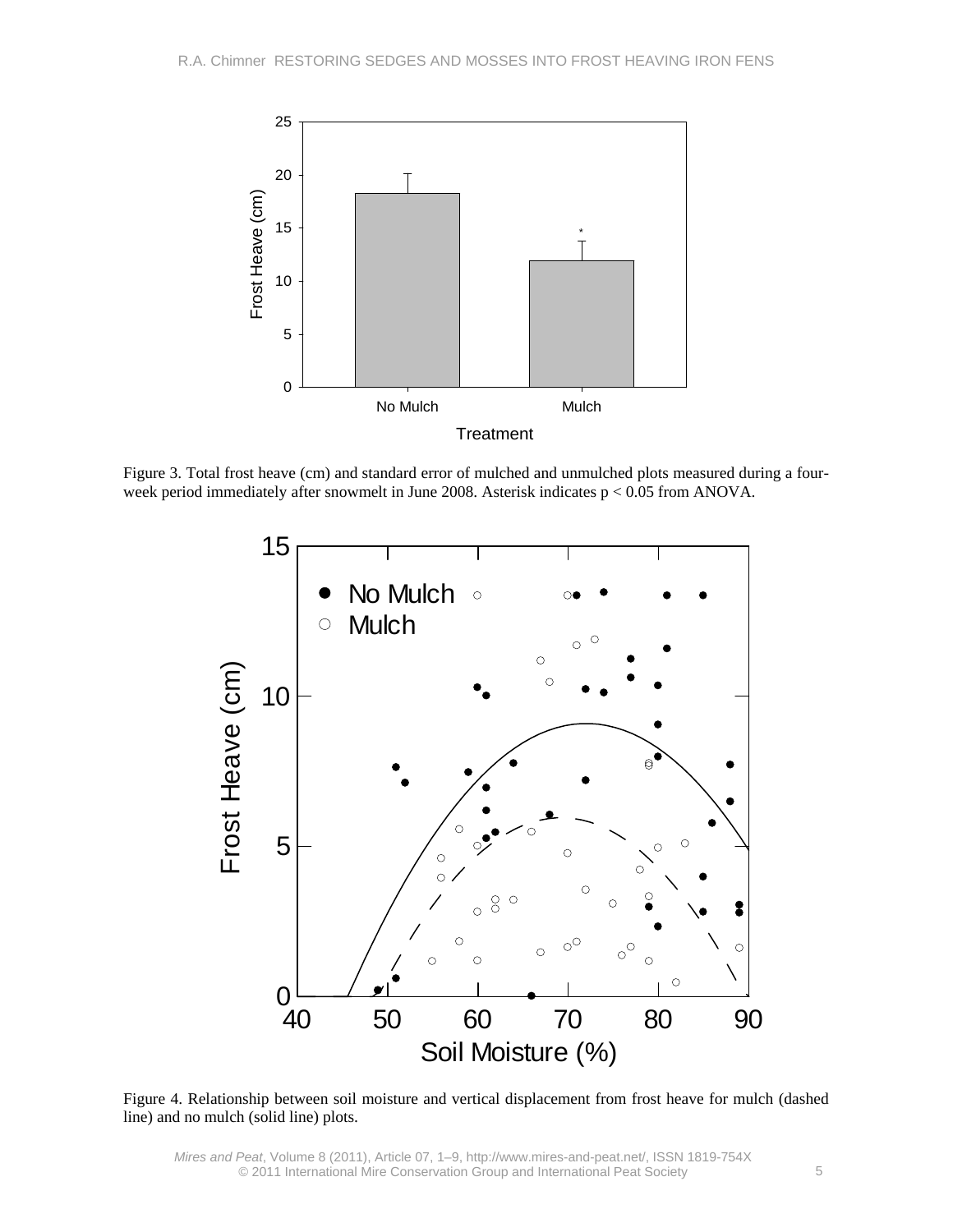

Figure 5. Sedge transplant survival after three growing seasons by mulch treatment. Asterisk indicates p < 0.05 from repeated measures ANOVA.

plot was not significantly affected by mulch, but it was by site (Table 4). New sedge stems were not produced during the first growing season for any site or treatment (Figure 6). The average number of stems per transplant across all sites and treatments equalled 2, 3.4, 6.7 and 11.4 after 1, 2, 3 and 4 seasons of growth, respectively.

Mosses, both *Sphagnum* spp. and *P. strictum*, survived only in mulched plots, with no survival found in any unmulched plots. Total moss cover in mulched plots ranged from ~5% in Chattanooga Fen up to ~40% in Cement Creek Fen (Figure 7). *Sphagnum* mosses had a greater cover than *P. strictum* at Cement Creek, but was rare in the other sites. Of the three *Sphagnum* species planted, only *S. russowii* was found during sampling in the fourth year.

Table 4. Results of repeated measures ANOVA designed to test the singular and interactive effect of mulch and site on number of sedge stems.

| Effect     | Num<br>DF | Den DF | F    | P     |
|------------|-----------|--------|------|-------|
| mulch      | 1         | 137    | 1.25 | 0.265 |
| site       | 2         | 37.6   | 9.39 | 0.005 |
| mulch*site | 2         | 137    | 0.09 | 0.914 |

#### **DISCUSSION**

This study confirms the usefulness of mulch in peatland restoration. Mulch acts as a thermal barrier keeping the surface soils cooler in the day and warmer at night (Price *et al*. 2003, Petrone *et al*. 2004). In addition to keeping daytime soils cooler, mulch also improves growing conditions for plants by increasing humidity under the mulch (Groeneveld *et al*. 2007). In this study, no mosses survived in any unmulched plots, probably due more to desiccation than to frost heave. This is in line with a large body of work on *Sphagnum* restoration on cutover peatlands (Rochefort *et al*. 2003).

*Sphagnum fuscum* has been found to have the best survival of *Sphagnum* moss species tested when restoring cutover bogs (Waddington *et al*. 2003, Chirino *et al*. 2006). However, in this study only *S. russowii* was found still surviving at the end of the study. Despite the similarities of both having low pH, key differences exist between iron fens and bogs. Iron fens are very minerotrophic with high  $Ca<sup>+2</sup>$ ,  $Mg<sup>+2</sup>$ ,  $Na<sup>+</sup>$  and  $Fe<sup>+3</sup>$  concentrations (Chimner *et al*. 2010) that seem to favour the growth of *S. russowii* (a minerotrophic species) over *S. fuscum* (an ombrotrophic species). This is seen in undisturbed iron fens in the San Juan Mountains as *S. russowii* is the most common moss and is the dominant hummock and lawn forming species, whereas *S. fuscum* is rarer and found only on high hummocks (Chimner *et al*. 2010).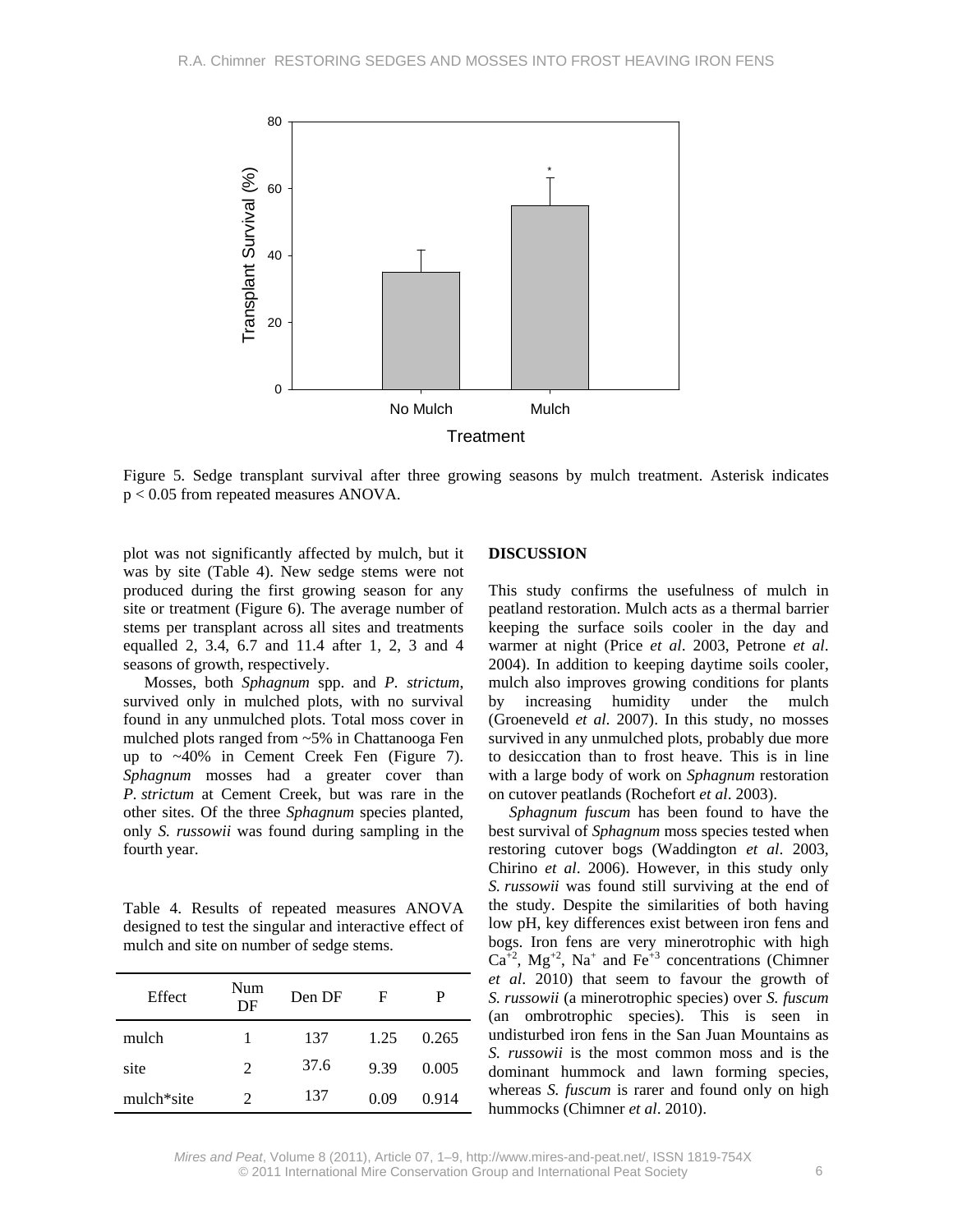

Figure 6. Number of sedge stems per plot through time.



Figure 7. Moss cover by site and species within the mulch treatments. There was no moss survival without mulch.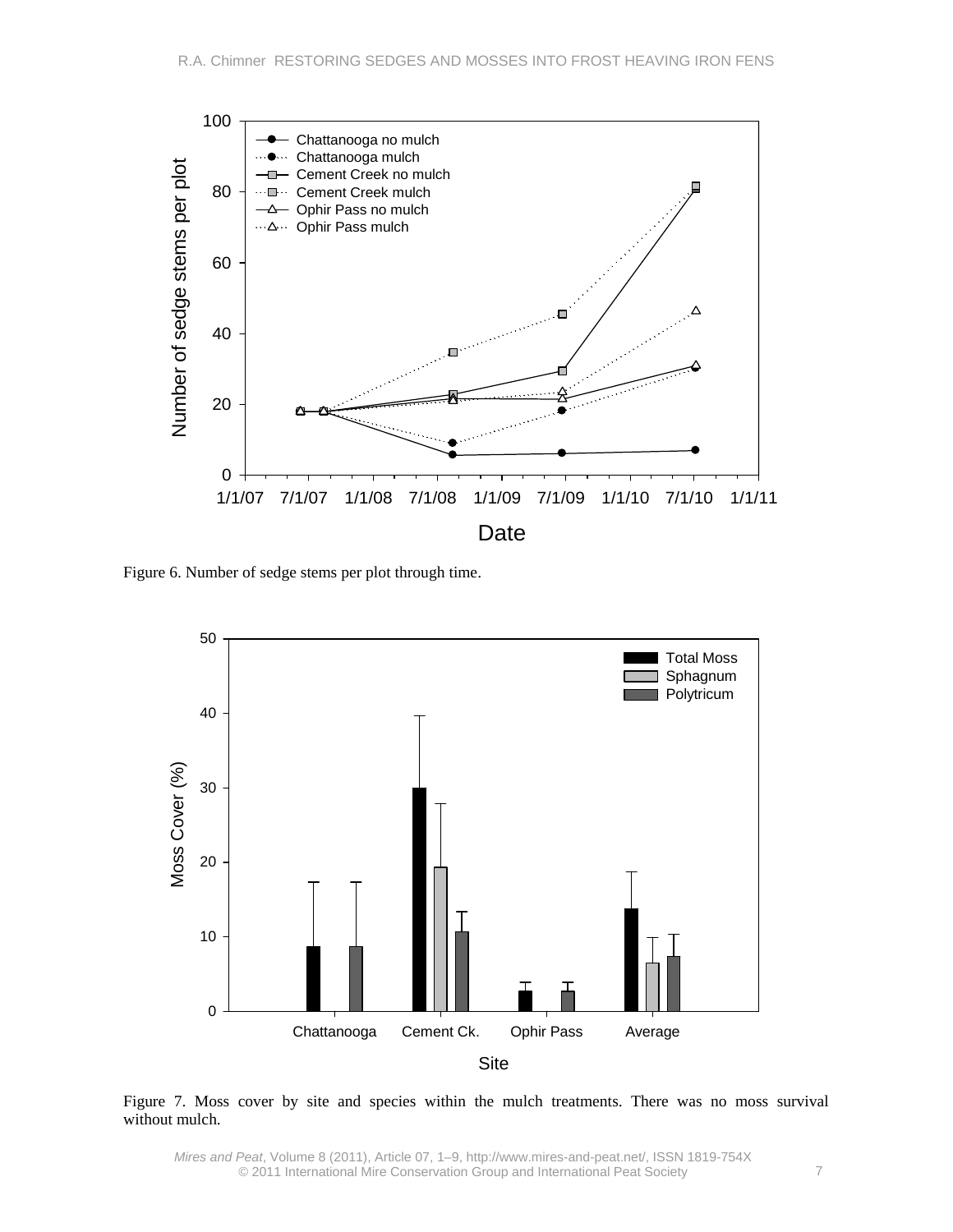*Polytrichum* has been tested for use as a nurse plant for regenerating *Sphagnum* in frost heave areas (Groeneveld *et al*. 2007). Intact carpets of *Polytrichum* were found to minimise frost heave, with newly reintroduced fragments not as efficient during its establishing phase (Groeneveld & Rochefort 2005). In this study, *Polytrichum* grew from fragments under the mulch and appeared to do better than *Sphagnum* in slightly drier areas. For example, at Chattanooga Fen, where the water table ranged between 20 and 40 cm below the soil surface, only *Polytrichum* survived, whereas in the wetter Cement Creek, more *Sphagnum* survived. Chirino *et al*. (2006) also found that *Sphagnum* moss diaspores grew better in south-eastern Canada when soil moisture was favourable (wet years) than in dry years. Fen *Sphagnum* species (*S. warnstorfii, S. centrale* and *S. fallax)* were also found to regenerate better at higher water table levels, with an optimum water table level just at or below the soil surface (Graf & Rochefort 2010).

Straw mulch is the recommended choice for restoring extracted peatlands in North America (Quinty & Rochefort 2003, Groeneveld & Rochefort 2005). This is because it lasts long enough to protect the newly scattered diaspores (3–5 years, Waddington *et al*. 2003), and is cheap enough for use on the large areas that need to be restored after peat mining. However, straw mulch did not work well in the San Juan Mountains of Colorado because of the extremely high snow packs  $(> 10 \text{ m})$ . After the first winter, the straw mulch had been completely compressed into the peat with little to no loft (trapped air) left. Conversely, Excelsior mulch held up very well under the deep snowpack and retained much of its original loft after several winters. The Excelsior mulch did not appear to inhibit mosses growing underneath it.

In addition to mulch, the water content of the peat was found to influence frost heaving. It is generally assumed that increasing soil water content increases frost heave (Graf & Rochefort 2008 and citations within). However, in this study the greatest frost heaving occurred at soil moisture contents of 70–80% (water table 10–20 cm below the soil surface), with very little frost heaving occurring when the water table was near the soil surface. It appears that if fens are saturated, frost heave is minimised because there is too much water to freeze during one night. If the peat is too dry, there is not enough water in the soils to form needle ice (Graf & Rochefort 2008). Observations from a nearby large fen restoration project (near Telluride, Colorado) supports this suggestion, as frost heave was not observed in restored fens that had groundwater levels near the soil surface (D.J. Cooper, personal

communication). Higher water table levels have also been found to increase sedge survival. For example, Cooper & MacDonald (2000) found that *Carex aquatilis* transplants survived better at higher water table levels in a mined-over fen in another part of Colorado.

Sedge transplants appear to be a reliable way to revegetate small fens. Sedges grown in greenhouses, from seed collected from local sources, have been planted successfully in many mountain fen restoration projects (D.J. Cooper, unpublished data). However, transplants are cheaper than greenhousegrown sedges, although transplants grow more slowly initially and may require more plants per unit area to obtain desirable coverage.

In summary, mulch was found to be useful for restoring bare peatlands by reducing temperature extremes, increasing humidity under the mulch, and reducing frost heave. Mulch was absolutely required to regenerate moss fragments and was helpful in establishing sedges from transplants. *Sphagnum russowii* and *Polytrichum strictum* were the most promising moss species for restoration into iron fens.

### **ACKNOWLEDGEMENTS**

This research was funded by the San Juan National Forest and a Wetland Program Development grant from EPA Region 8. I would like to thank Erin Hagland, David Schimelpfenig, Sigrid Resh, and Galen and Sage Resh Chimner for assistance in the field. This manuscript was improved by several anonymous reviewers. I would also like to thank the San Juan National Forest, Dr. David Cooper and Mountain Studies Institute for help in conducting this project.

### **REFERENCES**

- Chadde, S.W., Shelly, J.S., Bursik, R.J., Moseley, R.K., Evenden, A.G., Mantas, M., Rabe, F. & Heidel, B. (1998) *Peatlands on National Forests of the Northern Rocky Mountains: Ecology and Conservation*. Rocky Mountain Research Station, Ogden, Utah, 75 pp.
- Chimner, R.A., Cooper, D.J. & Lemly, J.M. (2010) Mountain fen distribution, types and restoration priorities, San Juan Mountains, Colorado, USA. *Wetlands,* 30, 763–771.
- Chirino, C., Campeau, S. & Rochefort, L. (2006) *Sphagnum* establishment on bare peat: The importance of climatic variability and *Sphagnum* species richness. *Applied Vegetation Science*, 9,